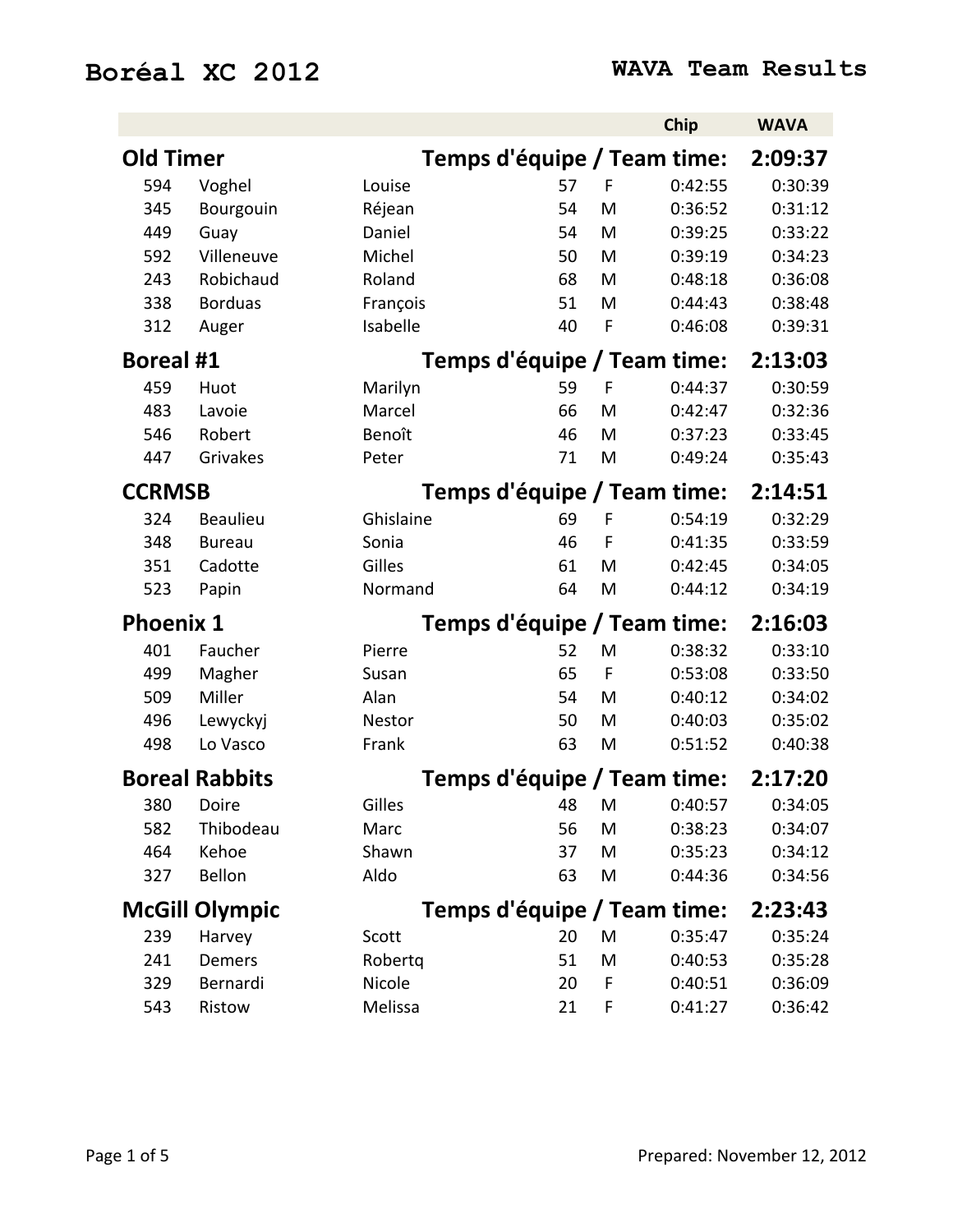|                    |                         |               |    |    | Chip                        | <b>WAVA</b> |
|--------------------|-------------------------|---------------|----|----|-----------------------------|-------------|
|                    | Les coureurs des bois   |               |    |    | Temps d'équipe / Team time: | 2:24:57     |
| 386                | Ducharme                | Jean-Guy      | 71 | M  | 0:46:24                     | 0:33:33     |
| 426                | Germain                 | Gabriel       | 18 | M  | 0:38:15                     | 0:36:59     |
| 588                | Joober                  | Heithem       | 17 | M  | 0:38:54                     | 0:37:09     |
| 339                | <b>Bossi</b>            | Richard       | 49 | M  | 0:42:17                     | 0:37:17     |
| <b>Super Team</b>  |                         |               |    |    | Temps d'équipe / Team time: | 2:29:29     |
| 354                | Cavelier                | Sacha         | 24 | M  | 0:35:09                     | 0:35:09     |
| 512                | Moussette               | Michel        | 40 | M  | 0:37:18                     | 0:35:15     |
| 468                | L'Hénaf                 | Olivier       | 30 | M  | 0:37:00                     | 0:36:54     |
| 493                | Lemarchand              | Etienne       | 33 | M  | 0:42:40                     | 0:42:10     |
| 545                | Robert                  | Jérémie       | 29 | M  | 0:49:39                     | 0:49:37     |
|                    | <b>Course Rive-Nord</b> |               |    |    | Temps d'équipe / Team time: | 2:30:59     |
| 479                | Laroche                 | Elise         | 45 | F  | 0:43:21                     | 0:35:45     |
| 476                | Langevin                | <b>Bruno</b>  | 29 | M  | 0:36:38                     | 0:36:36     |
| 481                | laverdiere              | eric          | 35 | M  | 0:37:37                     | 0:36:49     |
| 304                | Allen                   | Caroline      | 32 | F  | 0:43:16                     | 0:41:49     |
| 585                | Tourangeau              | Mathieu       | 37 | M  | 0:48:16                     | 0:42:37     |
|                    | <b>Boreal Re-Belles</b> |               |    |    | Temps d'équipe / Team time: | 2:31:08     |
| 349                | <b>Burelli</b>          | Nadia         | 41 | F  | 0:42:27                     | 0:36:08     |
| 366                | Craig                   | Shawna        | 29 | F  | 0:42:40                     | 0:37:46     |
| 593                | Vincent                 | Johanne       | 54 | F  | 0:51:34                     | 0:38:18     |
| 408                | Foley                   | Sheila        | 47 | F  | 0:48:07                     | 0:38:55     |
| 218                | Palmieri                | Elena         | 41 | F  | 0:49:44                     | 0:42:20     |
| <b>Super Heros</b> |                         |               |    |    | Temps d'équipe / Team time: | 2:36:44     |
| 457                | Hoziel                  | Eric          | 53 | M  | 0:40:14                     | 0:34:20     |
| 507                | Melancon                | joliane       | 26 | -F | 0:45:47                     | 0:40:31     |
| 478                | Lapointe                | Audrey        | 22 | F  | 0:46:02                     | 0:40:45     |
| 454                | Hebert                  | Sylvain       | 49 | M  | 0:46:38                     | 0:41:07     |
| <b>Phoenix 3</b>   |                         |               |    |    | Temps d'équipe / Team time: | 2:36:58     |
| 497                | Liu                     | Lixin (Louis) | 46 | M  | 0:40:50                     | 0:36:52     |
| 475                | Lanni                   | Luciana       | 48 | F  | 0:44:24                     | 0:39:27     |
| 502                | Martell                 | <b>Brian</b>  | 48 | M  | 0:49:37                     | 0:39:42     |
| 367                | Crawford                | Susan         | 47 | F  | 0:50:37                     | 0:40:57     |
| 353                | Calderon                | Pedro         | 55 | M  | 0:54:07                     | 0:45:26     |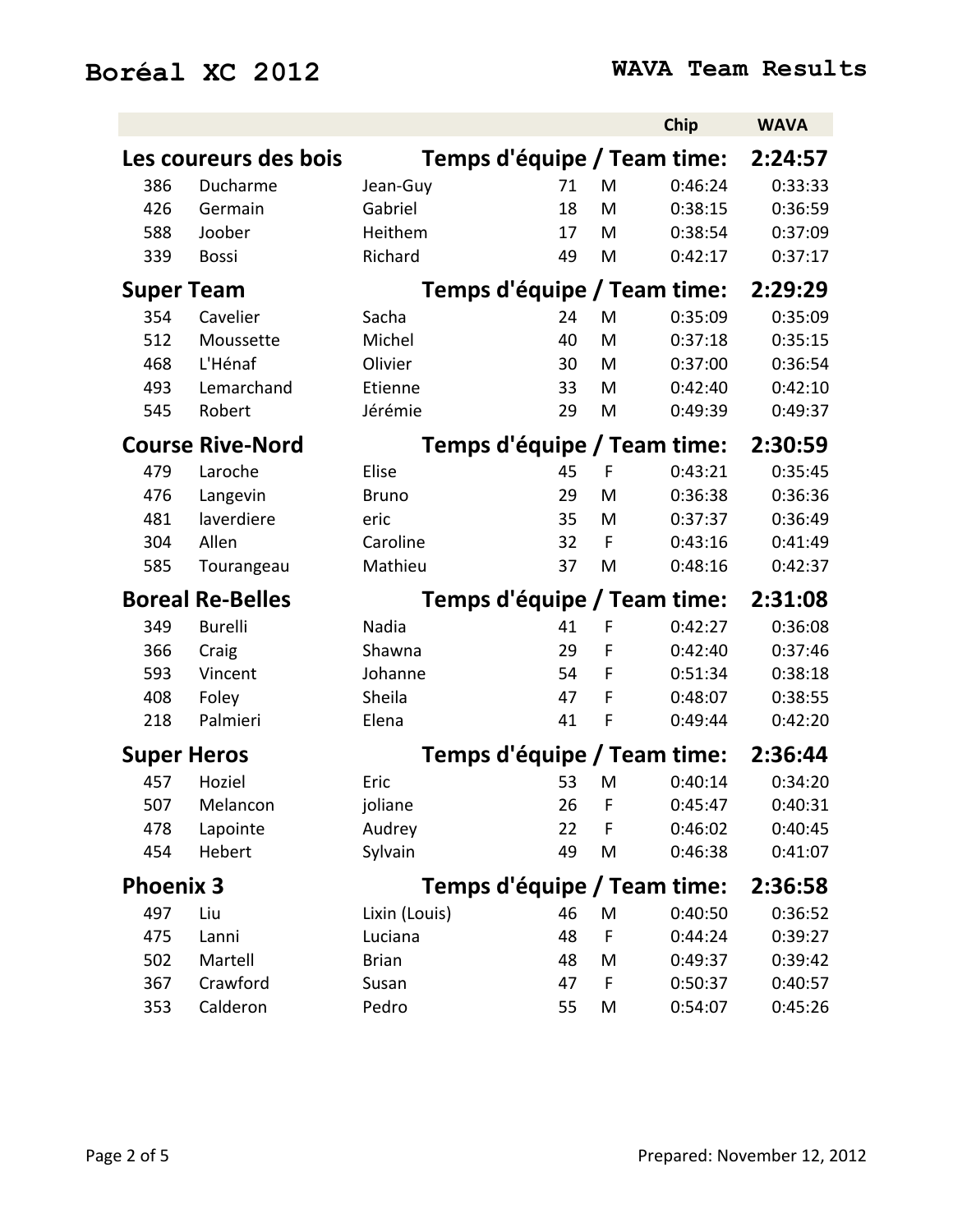|                   |                       |                 |    |   | Chip                        | <b>WAVA</b> |
|-------------------|-----------------------|-----------------|----|---|-----------------------------|-------------|
|                   | <b>Boreal Pirates</b> |                 |    |   | Temps d'équipe / Team time: | 2:40:52     |
| 581               | Thaw                  | Michael         | 53 | M | 0:44:43                     | 0:38:10     |
| 455               | Hébert                | <b>Benoit</b>   | 49 | M | 0:45:33                     | 0:40:09     |
| 420               | Gantous               | Paul            | 49 | M | 0:45:36                     | 0:40:13     |
| 333               | Blilenko              | Victor          | 67 | M | 0:56:04                     | 0:42:20     |
| 539               | Racette               | Dennis          | 51 | M | 0:50:09                     | 0:43:31     |
| 214               | Métayer               | Daniel          | 54 | M | 0:53:28                     | 0:45:15     |
| <b>Bois Franc</b> |                       |                 |    |   | Temps d'équipe / Team time: | 2:41:32     |
| 448               | Grondin               | Jean            | 57 | M | 0:47:26                     | 0:39:09     |
| 391               | El-Hajj               | Ziad            | 47 | M | 0:44:36                     | 0:39:57     |
| 302               | Alexiou               | Costa           | 45 | M | 0:44:58                     | 0:40:54     |
| 587               | Traboulsi             | Emile           | 46 | M | 0:45:59                     | 0:41:31     |
|                   | <b>Boreal Runners</b> |                 |    |   | Temps d'équipe / Team time: | 2:42:26     |
| 596               | Waxman                | Fern            | 58 | F | 0:55:01                     | 0:38:45     |
| 567               | Serri                 | Laura           | 55 | F | 0:52:54                     | 0:38:47     |
| 590               | Vallée                | Claudine        | 59 | F | 1:00:55                     | 0:42:19     |
| 568               | Skierszkan            | Julia           | 49 | F | 0:53:50                     | 0:42:35     |
| 217               | <b>Bromby</b>         | Matthew         | 27 | M | 0:49:29                     | 0:49:29     |
| 562               | Schmidt               | Marie-Christine | 26 | F | 0:56:50                     | 0:50:19     |
| <b>Phoenix 5</b>  |                       |                 |    |   | Temps d'équipe / Team time: | 2:43:27     |
| 600               | Zerkler               | David           | 35 | M | 0:38:31                     | 0:37:42     |
| 314               | <b>Bailly</b>         | Guillaume       | 32 | M | 0:38:05                     | 0:37:47     |
| 392               | Emery                 | Lucy            | 40 | F | 0:48:13                     | 0:41:19     |
| 503               | Martin                | Michelle        | 43 | F | 0:55:36                     | 0:46:39     |
| 374               | Davis                 | Steven          | 38 | M | 0:55:37                     | 0:53:21     |
| <b>Phoenix 2</b>  |                       |                 |    |   | Temps d'équipe / Team time: | 2:44:13     |
| 465               | Kersley               | Susan           | 68 | Е | 1:05:05                     | 0:39:34     |
| 550               | Rose                  | Raeann          | 53 | F | 0:52:53                     | 0:39:48     |
| 411               | Foroglou              | Chris           | 54 | M | 0:47:55                     | 0:40:33     |
| 382               | Dotto                 | Laurie          | 56 | M | 0:53:14                     | 0:44:18     |
| 538               | Quartz                | Wayne           | 64 | M | 0:59:30                     | 0:46:10     |
| 500               | Magher                | Donna           | 61 | F | 1:08:29                     | 0:46:15     |
| <b>Penguins</b>   |                       |                 |    |   | Temps d'équipe / Team time: | 2:44:54     |
| 435               | Glenn                 | Helen           | 59 | F | 0:54:47                     | 0:38:03     |
| 384               | Doyon                 | Pierre          | 53 | M | 0:46:18                     | 0:40:50     |
| 330               | Bernicky              | Denis           | 49 | M | 0:48:24                     | 0:42:48     |
| 393               | Enright               | Lauren          | 31 | F | 0:50:39                     | 0:43:14     |
| 506               | McRae                 | Kevin           | 24 | M | 0:51:43                     | 0:51:43     |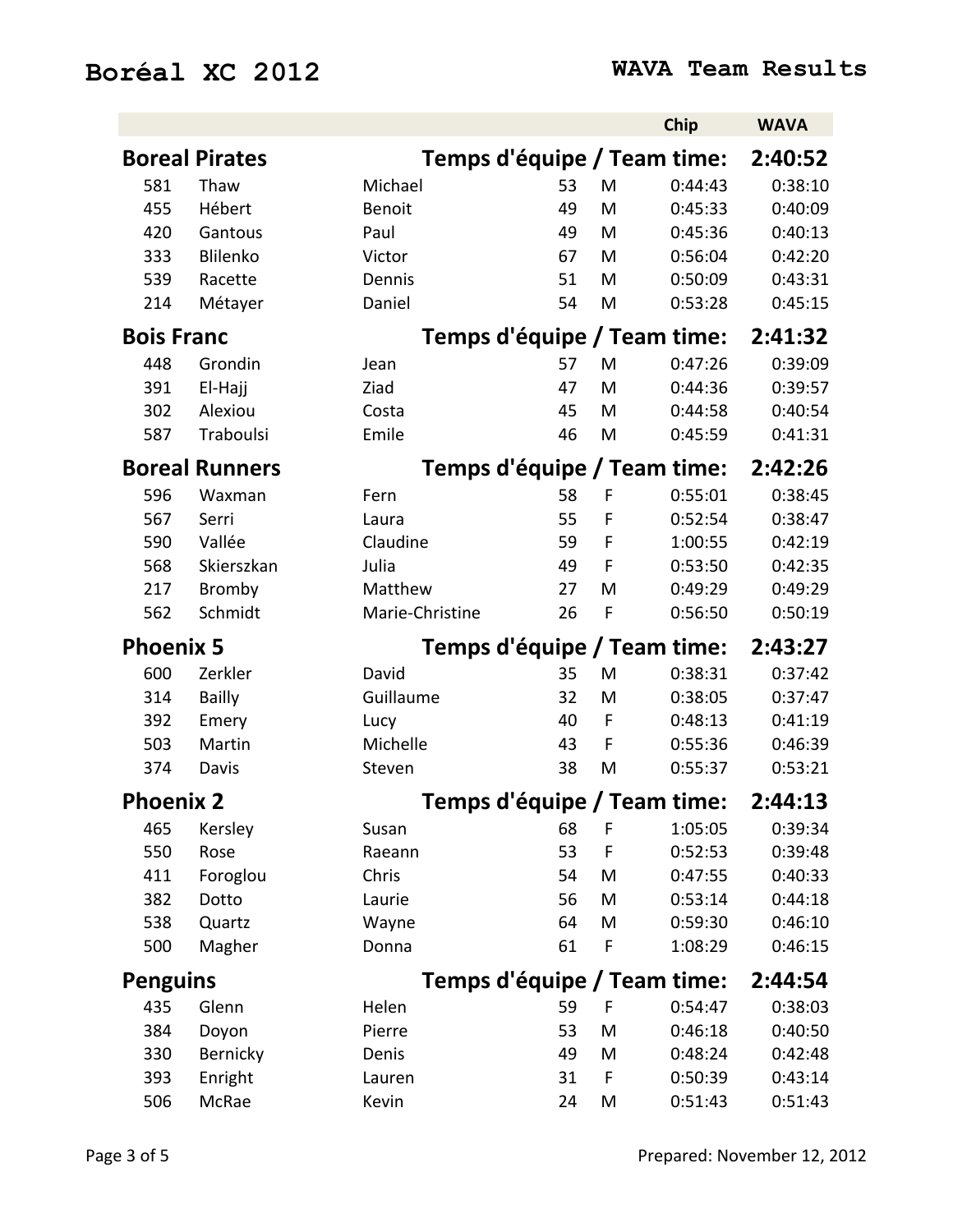|                   |                               |            |    |   | Chip                        | <b>WAVA</b> |
|-------------------|-------------------------------|------------|----|---|-----------------------------|-------------|
|                   | Jeudis-à-Gillo                |            |    |   | Temps d'équipe / Team time: | 2:46:34     |
| 516               | Nault                         | Jacques    | 51 | M | 0:43:42                     | 0:37:55     |
| 485               | Leduc                         | Ghislain   | 39 | M | 0:42:31                     | 0:40:28     |
| 480               | Latourelle                    | Alexandre  | 36 | M | 0:43:50                     | 0:42:39     |
| 437               | Globensky                     | Andre      | 42 | M | 0:48:54                     | 0:45:32     |
|                   | <b>Babino &amp; Compagnie</b> |            |    |   | Temps d'équipe / Team time: | 2:51:51     |
| 226               | Pradie                        | Alexis     | 25 | M | 0:40:18                     | 0:40:18     |
| 1449              | Di Ioia                       | Massimo    | 25 | M | 0:43:33                     | 0:43:33     |
| 227               | <b>Babineau</b>               | Olivier    | 25 | M | 0:43:59                     | 0:43:59     |
| 225               | Aoun                          | Pascal     | 26 | M | 0:44:00                     | 0:44:00     |
| 224               | Aoun                          | Valery     | 28 | F | 0:59:15                     | 0:52:26     |
| <b>Phoenix 4</b>  |                               |            |    |   | Temps d'équipe / Team time: | 2:52:57     |
| 407               | Fitzgibbon                    | Camila     | 24 | F | 0:45:01                     | 0:39:51     |
| 569               | Smith                         | Tim        | 54 | M | 0:51:02                     | 0:43:12     |
| 558               | Sampaio                       | Marcelo    | 38 | M | 0:46:01                     | 0:44:09     |
| 406               | Fitzgibbon                    | Kevin      | 59 | M | 0:56:24                     | 0:45:45     |
| <b>Triomphe 1</b> |                               |            |    |   | Temps d'équipe / Team time: | 2:56:18     |
| 453               | Hebert                        | Dominic    | 38 | M | 0:40:43                     | 0:39:04     |
| 303               | Allard                        | Isabelle   | 37 | F | 0:48:59                     | 0:42:37     |
| 532               | Pilon                         | Josie      | 28 | F | 0:52:36                     | 0:46:34     |
| 492               | Legrand                       | Herve      | 47 | M | 0:53:39                     | 0:48:04     |
| <b>PC Power</b>   |                               |            |    |   | Temps d'équipe / Team time: | 2:58:04     |
| 232               | Ratcliffe                     | Caelan     | 14 | M | 0:43:19                     | 0:39:23     |
| 234               | McMillan                      | Matthew    | 15 | M | 0:44:41                     | 0:41:24     |
| 371               | Cuoci                         | Alexandre  | 15 | M | 0:49:59                     | 0:46:19     |
| 560               | Saucier                       | Victoria   | 15 | F | 1:00:19                     | 0:50:58     |
| 494               | Leo                           | Michael    | 15 | M | 1:01:47                     | 0:57:15     |
|                   | <b>CF de l'Ouest II</b>       |            |    |   | Temps d'équipe / Team time: | 3:02:11     |
| 575               | Sturmer                       | Marcio     | 41 | M | 0:43:19                     | 0:40:38     |
| 402               | Fernandez                     | Minerva    | 47 | F | 0:54:12                     | 0:43:51     |
| 517               | <b>Ng</b>                     | George     | 46 | M | 0:51:11                     | 0:46:12     |
| 526               | Pehlivanian                   | Ara        | 36 | M | 0:52:56                     | 0:51:30     |
| <b>2SO4</b>       |                               |            |    |   | Temps d'équipe / Team time: | 3:02:45     |
| 346               | <b>Brault</b>                 | Jonathan   | 32 | M | 0:39:55                     | 0:39:37     |
| 460               | Jarry                         | Mathieu    | 33 | M | 0:46:14                     | 0:45:42     |
| 423               | Gelineau                      | Mathieu    | 27 | M | 0:47:57                     | 0:47:57     |
| 310               | Arpin                         | Jean Louis | 33 | M | 0:50:05                     | 0:49:30     |